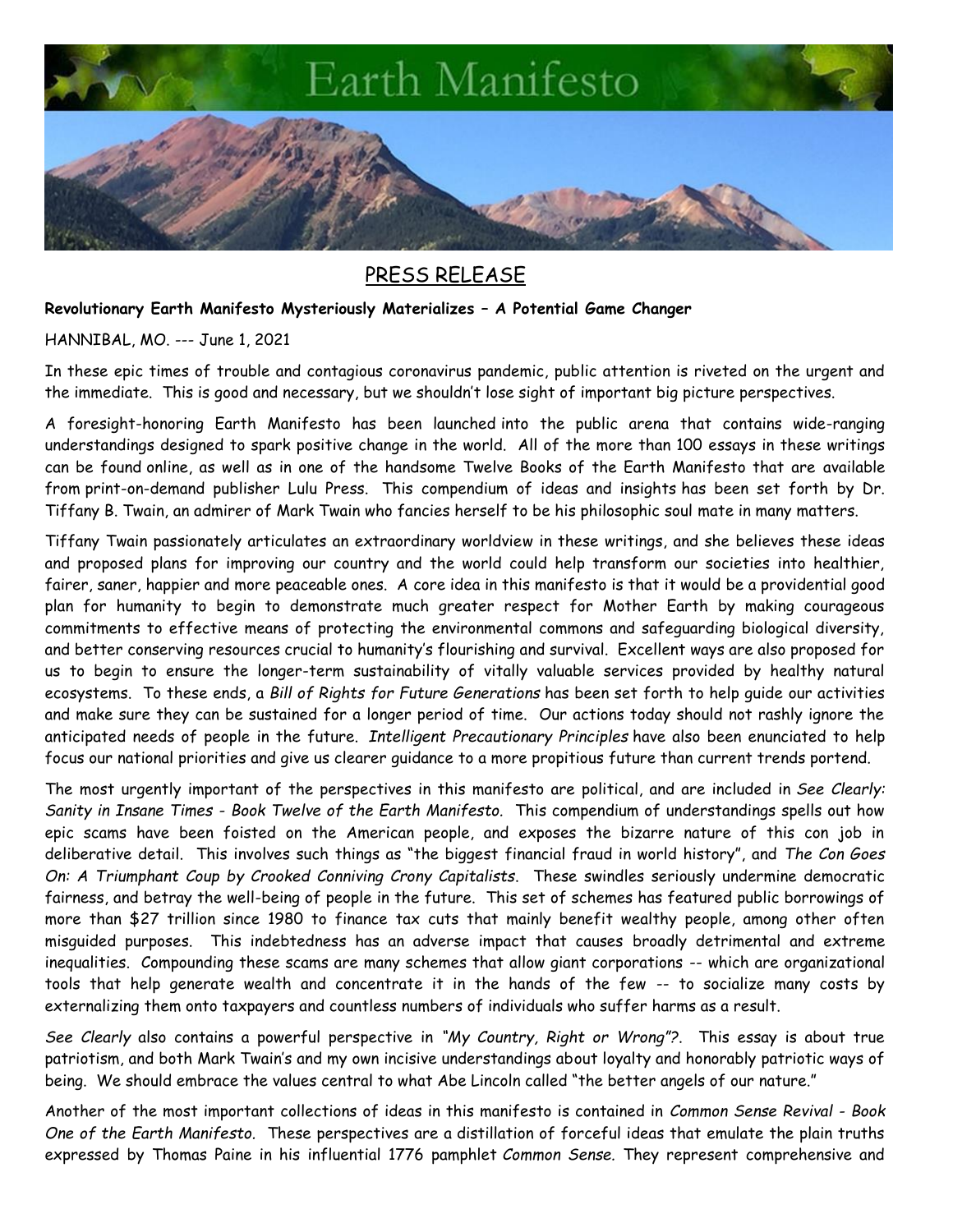overarching worldviews that feature an entire constellation of recommendations and supporting ideas for more salubrious policies and priorities that would help ensure a better future.

These understandings have been evolving for many years, but assumed greater urgency in light of the intense political turmoil that resulted from the 2016 elections and the chaotic reign of Donald Trump. It is crucial to recognize how seriously the political establishment in the U.S. has betrayed the American people in the past few decades by allowing institutional bribery and *Dark Money* to facilitate a long train of despotic abuses in national policies related to taxation, political representation, personal liberties and greater fairness in governance. These issues were the main ones our Founders regarded as being most important when they admirably declared independence from Great Britain 245 years ago, boldly launching our great American experiment in democratic representative governance.

This manifesto contains farsighted blueprints on how to improve our societies for all by taking our country back from today's opportunistic profit-prepossessed establishment and the power-abusing political right wing. It is appropriate for the vast majority of Americans to feel righteous indignation at the current state of the status quo, and it is our right, indeed our duty, as our Founders asserted in the Declaration of Independence, to throw off despotic rule and take courageous steps to provide new guarantees for the general welfare of the people, and to safeguard our current and future freedoms and security. This is how we will be able to create truer liberty, fairness and justice for all.

A revolving focus has created many entertaining and enlightening essays in these writings. One of the best is *Huckleberry Finn, the Forty-Niners Gold Rush, and Sensational Related Reflections.* Check it out, and contemplate the riff on hydraulic mining and legal precedent in the United States. Mark Twain loved to spin greatly exaggerated yarns, and Tiffany Twain uses her own rich imagination to tell some tall tales of her own. Some years ago she took particular pride in *Tall Tales, Provocative Parables, Luminous Clarity, and Evocative Truths: A Modern Log from the Sea of Cortez.* The great philosophic writer John Steinbeck would have approved! There are also cogent perspectives in *Tyrants and Damsels and Associated Incisive Insights.* And crucial foreign policy understandings are contained in *Reflections on War -- and Peace!*

There is a wonky side to Tiffany Twain's introspections into existence, as epitomized by her creation of a 45 parameter *Sustainability Index.* This Index was developed to provide a clear snapshot evaluation of the status of the sustainability of human activities. This Index measures progress or regress with regard to hopes for humanity to live in sustainable ways on our home planet. It began flashing an ominously cautionary red warning signal in May 2013 when measurements of the concentration of heat-trapping carbon dioxide in the atmosphere exceeded 400 ppm for the first time in human history, as recorded by sensors at the remote Mauna Loa Observatory high atop a towering volcano on the Big Island of Hawaii. This milestone tipped the Status Evaluation rating of the Index to a more dangerous level. Only 8 years later, on April 3, 2021, this measure exceeded 420 ppm, a level not experienced in more than seven million years. See the Sustainability Index online for valuable and highly relevant perspective, commentary and existential considerations that it contains.

The many essays in the Earth Manifesto contain philosophic explorations, incisive insights, penetrating political and economic analyses, creative proposals, feminine perspectives, poetic appreciations, and a fair share of deep introspections and ruminations. Most of these ideas are at least tangentially oriented toward a good marriage of humanism and awareness of human responsibility, and of smart long-term understandings with a clear focus on the ecological importance for us to act as better stewards of Earth's ecosystems and wildlife and habitats.

Perilous times require Big Ideas, higher purposes, broader perspectives, and more responsible leadership and honest action. The essays in this manifesto grapple with the most important issues that face our nation and the world today. The visionary views they convey serve to creatively combine economics and politics with common sense, progressive thinking, philosophy, psychology and spiritual illumination to propose auspicious ways forward.

In light of the economic, social, political, financial and ecological challenges that confront us today, many Earth Manifesto essays explore Big Picture perspectives of these dilemmas. One of these pieces is a clarion call for smarter planning in *Climate Change Considerations, Carrying Capacity, and Ecological Overshoot.* Provocatively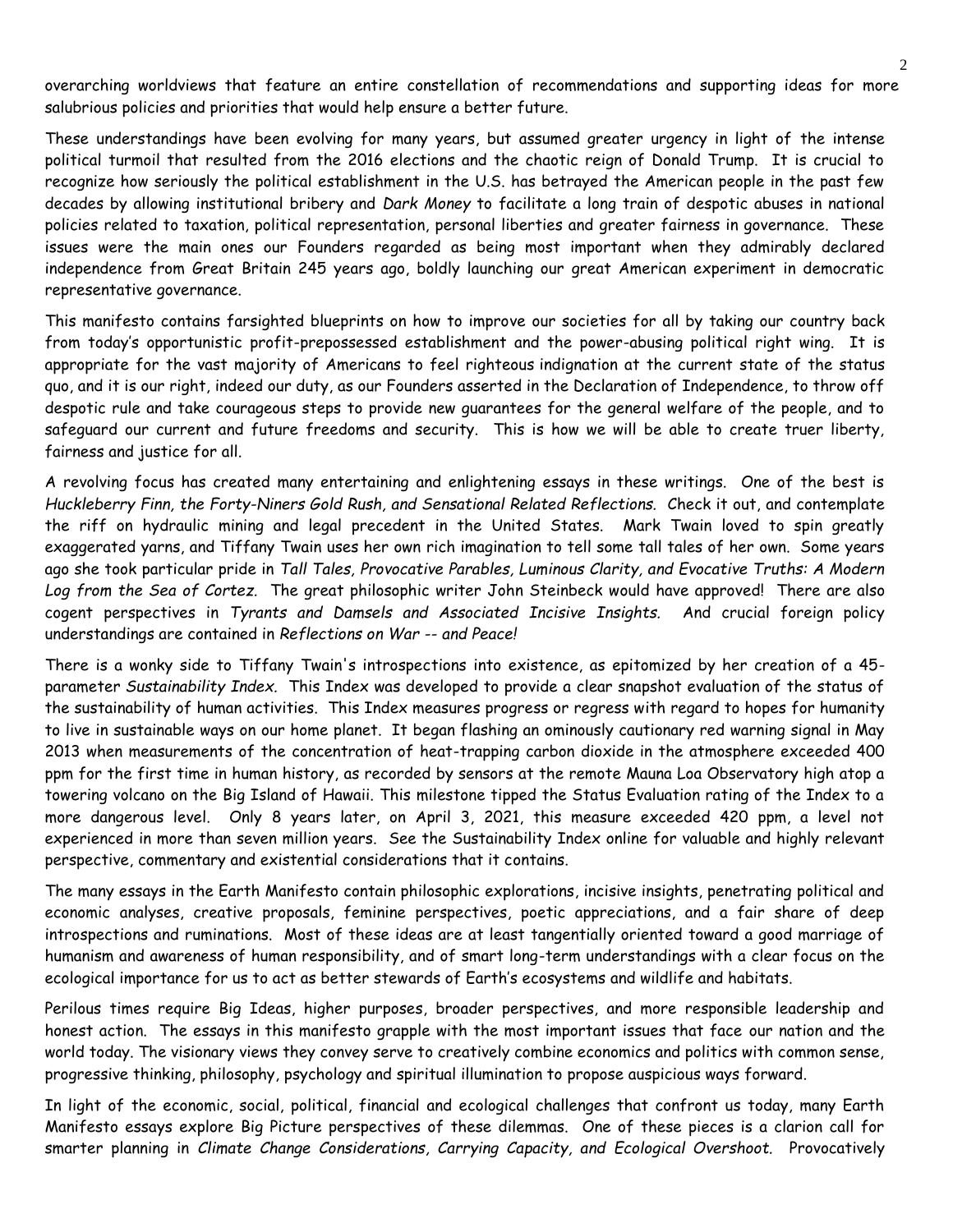creative explorations of big issues and entertaining ideas are also made in *Revelations of a Modern Prophet --* and in *Transcendental Musings: A Bugle Horn Sounds for Solidarity of Purpose.*

Ultimate mysteries permeate existence, so it is appropriate that this manifesto has mysteriously materialized in our midst, springing forth as if fully formed, as Athena, the Greek Goddess of Wisdom, is said to have done from the forehead of Zeus. In actuality, these writings have been evolving continuously since before 9/11/2001 and they have incorporated unfolding events and new perspectives and developments as they transpire.

The eminently respect worthy Dalai Lama said at the Vancouver Peace Summit in 2009, "The world will be saved by the western woman." Many well-qualified women have answered this call to action in American politics, but too many of them were crushed by the diabolically cunning and corruptly well-financed Republican political machine in recent elections. Bravo for so many women having won their 2018 midterm election contests. Let's give females much better chances in all future elections! Women should have fairer opportunities in our political system, and all our leaders must see and understand issues in more forward-looking, sensible and fair-minded ways. It is not acceptable that less than 27% of our representatives in Congress are women. A strong correlation exists between this fact and gender discrimination, which is built into our political system and corporate-dominated economic system, and in media coverage and cultural biases and religious conservatism.

We are at a crucial crossroads in global politics, and the American people would be wise to demand a repair of relations with the international community that were harmed by Donald Trump and members of his rogue administration. Some of the numerous reasons for this stance are discussed below, and this awareness could help us overturn the retrogressive plans of conservatives in Congress.

The insightful billionaire entrepreneur Nick Hanauer made it crystal clear that "middle-out economics" would be a much more secure and positive course of action than deceitful trickle-down policies, as expressed in his provocative TED talk and article, *The Pitchforks Are Coming … For Us Plutocrats.* He states*:* "You show me a highly unequal society, and I will show you a police state. Or an uprising. There are no counterexamples. None. It's not if, it's when."

Donald Trump gave powerful voice to millions of Americans who feel well-justified anger and frustration at lost jobs and the outrageous extent to which our economic and political systems are rigged against working people in favor of the overly privileged few. The American people should thank liberals like Senator Bernie Sanders for their much more honorable form of populism in voicing support for farsightedness and democratically fair representation. Kudos to the passionate concern such folks have expressed for the true well-being of workers and those in the middle class. Outspoken progressives like Elizabeth Warren are to be commended for championing greater fairness toward the disenfranchised and the downtrodden, and for proposals to take action to reduce rash extremes in inequality being foisted on people through wrongheaded national priorities. Trump Republicans are much narrower and more selfish than these more honorable representatives, and they wield excessive influence by dishonorably appealing primarily to beleaguered white workers and rich people. Trump has acted like one of the worst demagogues in history by stoking people's fears, exploiting racial prejudices, scapegoating immigrants, and taking demeaning and rude advantage of sexist attitudes -- and doing all of this to greedily gain ego satisfaction and greater celebrity and personal profit and domineering power.

Wake up, my fellow Americans! A serious mistake has been made in allowing Republicans to exert power by demagogic means, scaring people and exploiting their feelings of frustration and resentment, for Trump has acted like a tyrannical despot, engaged in doubling down on public debt swindles and causing economic disruptions by promoting protectionism and import tariffs in international trade. One problem with this is basic: "reciprocity". Trade tariffs are an economic gambit that stifles competition and favors crony supporters, and chooses winners and losers, at big costs to consumers, and contrary to fairly shared prosperity. Trade wars and less competition turn out to be bad for all countries, considered in whole. This has decidedly NOT helped "Make America Great Again".

Republicans crow about the economic effects of their 2017 tax cut scam, despite the folly of it being financed by borrowing \$2 trillion over the 10-year period to follow. All taxpayers in every future year will be obligated to pay for this profligacy. These recklessly regressive debt-financed tax cuts are mainly benefitting rich people and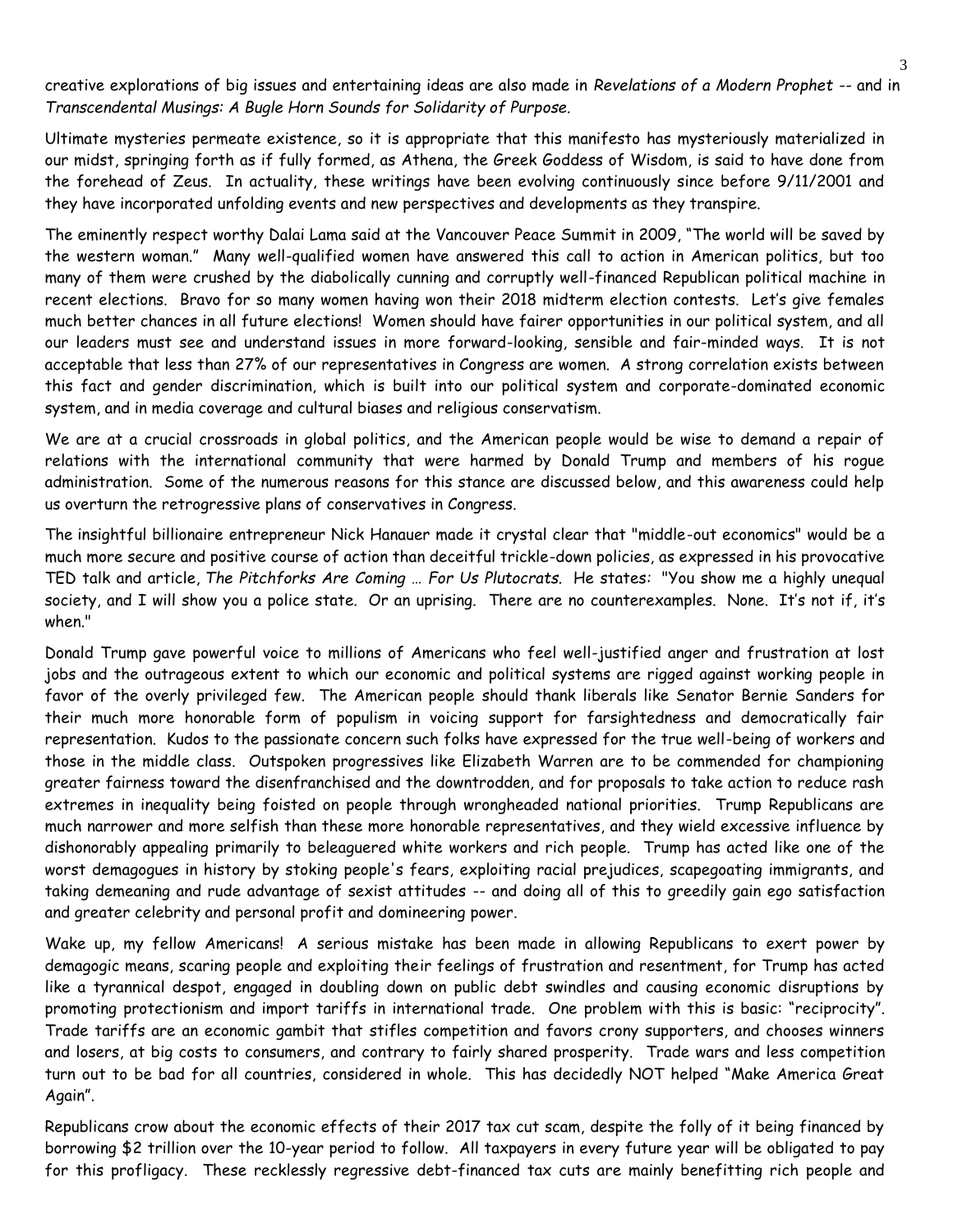corporate entities, and causing inequality to worsen in our society. This is crazy, given that increases in inequality and associated injustices are among the biggest risks to most people's well-being in the USA and around the world. Surely it is a poor plan for politicians to continue trying to maximize opportunities for irresponsibly accelerating the conversion of planetary assets to cash. The folly of this is being revealed in disastrous fiscal policies and poor preparedness, along with anti-regulation fervor, failures to invest in affordable healthcare, unconstitutional executive orders, abuses of power, conspiratorial misconduct and heightened geopolitical risks.

The 2016 national elections were a watershed moment in our country's history, for the competing ideologies of Republican politicians and Democratic politicians have probably never offered a more drastic contrast. The prescriptions proposed by progressives and conservatives are radically different, as seen in the official 2016 Democratic Party platform that was probably the most progressive ever, and in the Republican Party platform, which may never have been more reactionary. In addition, Republicans demonstrated extreme intransigence in the U.S. Senate by refusing to consider Merrick Garland, President Obama's well-qualified nominee to replace Supreme Court Justice Antonin Scalia after he suddenly died in February 2016. This led to the radical inequity of a replacement justice being forced on the American people in April 2017 who is further right than almost every conservative ever on the high court, including current Justices John Roberts and Samuel Alito. This Trump appointee, Neil Gorsuch, is maybe as far right as Clarence Thomas, and even further right than Antonin Scalia was himself. The appointment of Neil Gorsuch, and then of the controversial Brett Kavanaugh and the religious fundamentalist Amy Coney Barrett, is proving to be a negative development for the American people.

The 5 to 4 majority of conservatives on the Supreme Court before Antonin Scalia died were responsible for the 2011 *Citizens United* ruling that overturned decades of precedent and a century of practice involving limits on the influence of Big Money in politics. That Supreme Court also eviscerated the commendably fair Voting Rights Act of 1965. These actions and others were targeted to undermine the prospects of legislation aimed at protecting the rights of workers, consumers and citizens -- as well as the health of the environment -- in favor of maximizing corporate profits and prerogatives. "Conservatives" on the Supreme Court have generally favored employers over employees, polluters over people, property owners over less affluent citizens, creditors over debtors, and corporations over individuals. I strongly believe that *We the People* need to gain greater advantages in this struggle over whether government will be able to serve as a countervailing force to concentrated economic power, and we need a much less partisan, more independent judiciary to accomplish this.

Supreme Court Justices should honestly honor the oath of office to which they have sworn, "that I will administer justice without respect to persons, and do equal right to the poor and to the rich." Soon after being sworn in, Neil Gorsuch jumped into the job to apply his creativity in rationalizing strict constructionist interpretations of the Constitution in ways inimical to proper guidance of a reasonably sane society. Brett Kavanaugh's controversial confirmation, and then Amy Coney Barrett's, add two more conservatives to the high court, making it even more political and partisan, and less fair.

History will judge far right ideologies harshly, just as it has judged Nazi fascism in the light of infamy. The lens of consequential ethics makes it clear that championing policies that exacerbate inequalities and social injustices is wrongheaded, and that antagonism to rights and well-being of women, immigrants, asylum seekers and people in racial minorities is morally misguided. History will reveal that excessive exploitation of natural resources is dangerously myopic, and that staunch opposition to precautionary action on climate change is deeply damaging to hopes for future safety, prosperity and well-being. History will also prove that policies that ignore intelligently farsighted adaptive measures that would mitigate the ecologically destabilizing impacts of unregulated greenhouse gas emissions into the atmosphere are foolish because they will subject billions of people in the future to calamitous hardships and increasing numbers of climate-exacerbated natural disasters.

The Department of Defense has repeatedly called climate change a "threat multiplier" that will require farreaching humanitarian or military intervention because it will lead to more severe storms that threaten cities and military bases, and will cause rising sea levels that will imperil coastal habitation and infrastructure. Early in 2016, the Pentagon ordered its officials to start incorporating probable climate change impacts into every major consideration. In a hard-to-believe contrast, Republican leaders have tried to prevent even the mention of climate change in order to facilitate the maximizing of profits, and Trump told staff in the EPA similar stupid things. This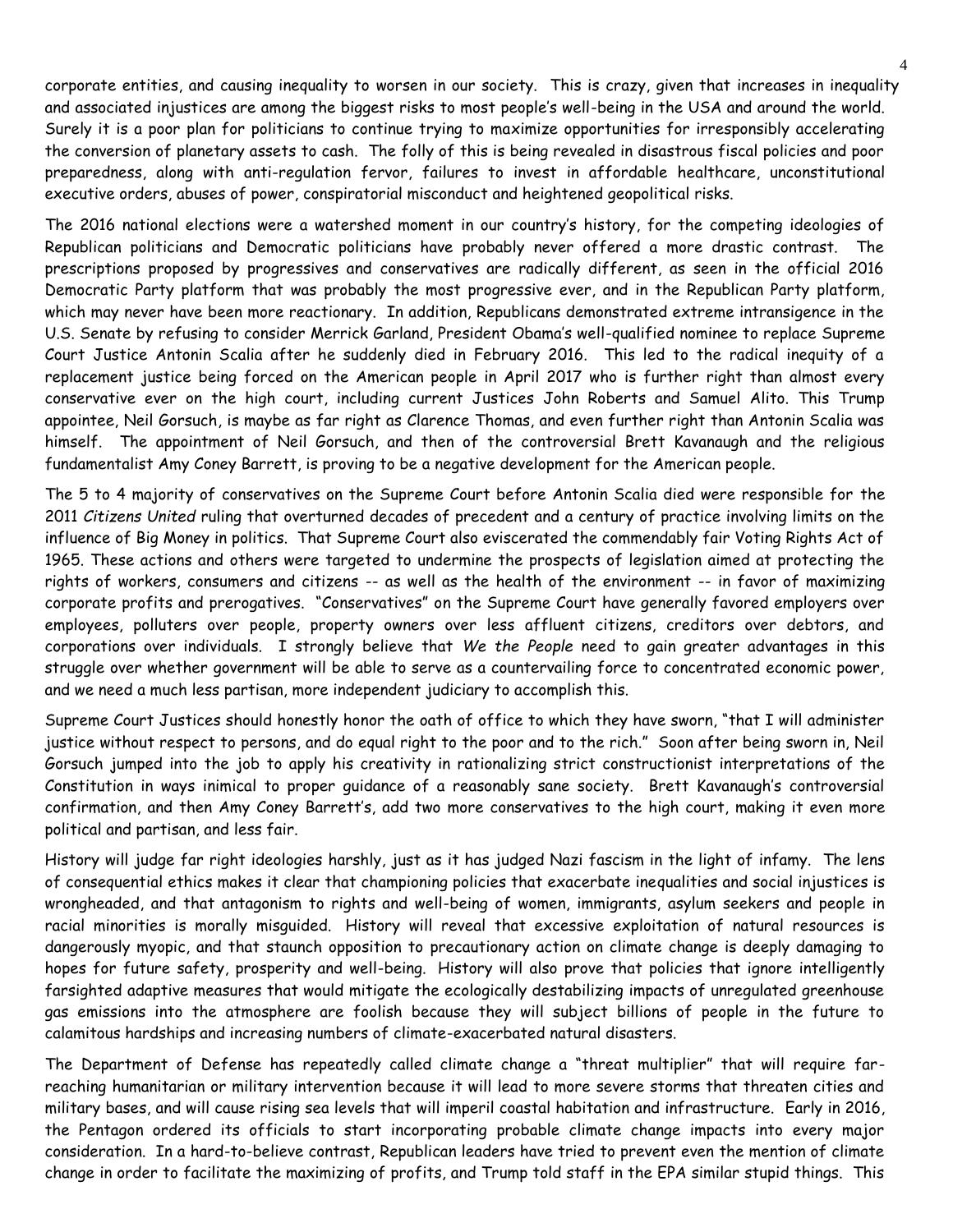refusal to discuss the significant risks of anthropogenic alterations of the global climate and natural ecosystems is one of the most ridicule-deserving head-in-the-sand denials ever, despite the certainty that precautionary action is well advised to mitigate calamitous climate disruptions. This is especially ironic in Florida, because honestly responsible actions are needed in this low-lying state, considering that it is one of the most vulnerable places to catastrophic impacts of more powerful hurricanes and rising sea levels.

My philosophic great-grandfather on my mother's side was the estimable writer and humorist Mark Twain, who played an active role in opposing American aggression abroad when he was Vice President of the Anti-Imperialist League. He had become disillusioned about the real motives of the U.S. in the Philippine-American War from 1899 to 1902, and he bemoaned war as "a wanton waste of projectiles", according to insightful correspondent John Nichols. But, notably, Mark Twain's "deepest disgust was reserved for politicians who played on uncertainty and fear to promote the interests of what would come to be called the military-industrial complex."

Trump exploited people's insecurities and anger at the establishment to gain power, and he did this in more egregiously selfish ways than almost any demagogue in history -- even surpassing the red-baiting Senator Joseph McCarthy. Mark Twain would be horrified, if he were still alive, to see how wantonly humankind is wasting the resources of the world on weapons and standing armies and violent conflicts and the global "war on terror" -- and on benefits and largess illicitly given to the wealthy. More than a century after Mark Twain died, and long after a frenzy of fascism caused the most horrific spasm of war in human history, reactionary right-wing movements pushing anti-immigrant agendas are again roiling politics in nations around the globe.

Trump manipulatively milked an insidious strain of ideology and emotional fervor to grab power. He combined absurd promises to build a "beautiful wall" along the entire U.S./Mexico border, to be paid for by Mexico, with stoked hostility against immigrants and Muslims, and added in disingenuous ruses that exploit unbridled ethnic nationalism, climate crisis denials and staunch support for increased domestic production of fossil fuels. Politics in France, Germany, Poland, Hungary and other European nations are also embattled by similar right-wing antiimmigrant political parties that are antagonistic to agreements designed to reduce greenhouse gas emissions and protect the environment. It is irresponsible to deny and ignore the gathering risks of climate change and rising sea levels, and to thus act as poor stewards of Creation. It is wrong to sacrifice future well-being on the illusionaddled altar of privatized profits and socialized costs, and irresponsible debt financing, and deplorable political expediencies, right-wing social engineering and extremely short-term-oriented materialistic priorities.

Trump's anti-regulation executive actions and stubborn support for fossil fuel industries undermined protections of the environmental commons that is a foundation of future well-being. So did his heedless pushing of huge new tax breaks for rich people. Trump proved to be one of the most disrespected leaders in the world for his refusal to agree with leaders in every other country on Earth to make efforts to reduce greenhouse gas emissions and mitigate the incalculably costly impacts of resulting disruptions in the global climate.

Trump evoked a dark dystopian vision of the supposedly pathetic state of the U.S. military during his campaign in 2016, and declared that the plight of African Americans was the "worst ever ever ever". Worse than decades of slavery? He pretended that international trade agreements have been an unmitigated disaster, even though reasonably fair international trade throughout history has had broadly beneficial effects overall. He hyped up the dangers of threats posed by "radical Islamic terrorists", and downplayed the dangers of terrorist acts by domestic white supremacists. Additionally, he used "Make America Great Again" sloganeering to set up a "social trap" in which he claimed to be the best and only possible savior, even though his proposals, plans, actions and self-serving agenda proved to be social, economic, environmental, geostrategic and national security disasters.

Barack Obama once said that the American people need to be told the truth, and he was right. Bigger and more comprehensive versions of the truth need to be told. In bizarre contrast to this vital exigency, con man Trump "tells it like it isn't", and does so with an air of certitude so comically brazen that millions of gullible people seem to think he actually is telling the truth, the whole truth and nothing but the truth. In reality, his proclamations weave simplistic half-truths, misinformation, deep deceptions, many consequential lies and emotionally manipulative insinuations together, which motivated many people during his campaign to think he might just be a good leader - despite his long history of unscrupulous business dealings, bankruptcies, tax fraud, scheming economic elitism and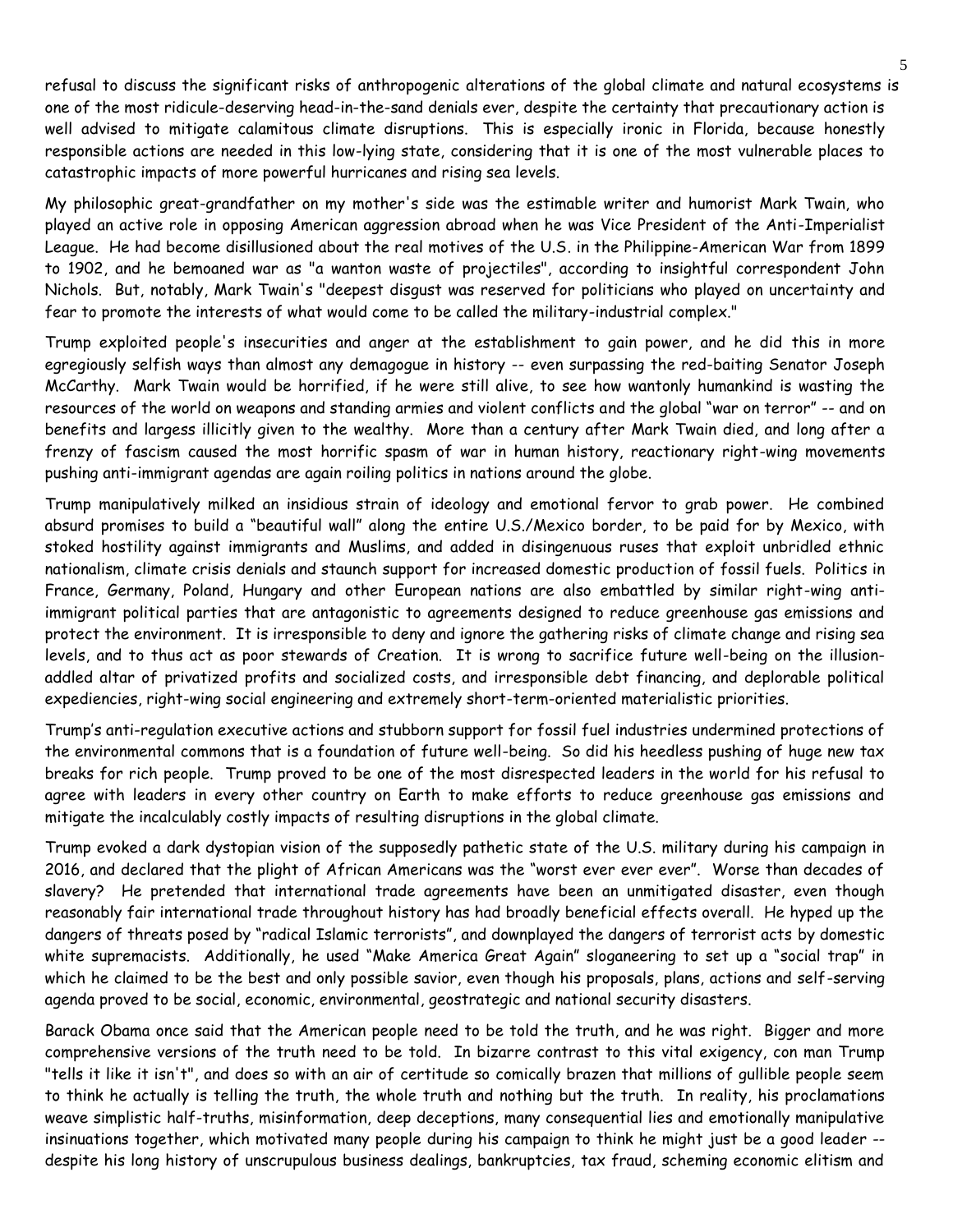dangerously demagogic, devious, narcissistic and reactive character. These nefarious qualities and his antagonism to immigrants and refugees have made the majority of people in nations around the world woe the ascendance of this egomaniacal dictator-wannabe to the most powerful position on the planet.

Trump took this pathetic course of gaining attention, notoriety and power by fanning the flames of white nationalism, racial bigotry, xenophobia, male chauvinism and religious discrimination in pursuit of his ambitions for power. His blatantly unhinged and unethical tactics make it clear that his abuses of power in the presidency increasingly infringed on the Constitution, violated rules of law, threatened peaceful coexistence, reduced democratic fairness, torpedoed environmental sanity, tore apart social cohesion and violated the moral good.

Donald Trump is a demagogic power-abuser whose stances, character and reactive temperament made him dangerous to democracy while he remained in office, and too risky for the American people to allow him to ever again grab power. His efforts to deport millions of hard-working immigrants and slash legal immigration make him a double threat, because immigrants actually contribute greatly to many American industries, including agriculture, restaurant services, construction and numerous categories of generally low-paid jobs. Another red flag should be seen in fascist-plot-like efforts he made to significantly increase the power of the military and police and deportation forces. Likewise, there were huge risks in Trump's readiness to crush opposition by using police and military forces to put down domestic protests and use intimidating lawsuits to suppress criticism, deter dissidents and silence those who engage in the freedom of expression to oppose divisive, undemocratic, sexist, racist, discriminatory and retrogressive actions. Trump rashly slashed funding for State Department diplomacy, and additionally represented irresponsible positions on issues like his opposition to reforms that would limit the system-rigging influence of Big Money in politics. He generally took a sycophantish stance to satisfy the NRA in opposing any sensible regulations on sales of guns and assault weapons.

The top priority of Republicans is to cut taxes on the wealthy. This value is preposterously misguided in light of crucially more important priorities like making our communities healthier and our societies safer, fairer and more sustainable -- and of ensuring a more propitious legacy to all people in the future. This is a distorted value that can only remain entrenched because of the institutional corruption that our political system and the Supreme Court have allowed to moneyed interests. If we want to "take back our country", the place to start is to guarantee fairer representation to people in every state, and prevent ideological crusaders for low taxes on the rich from having deciding influence on our national decision-making, budgetary priorities and law-making. One consequence of Republican propaganda and priorities is that the rich are getting much richer in the USA while American children have the highest level of poverty of almost any major country on Earth, and young people have excessively opprobrious levels of student debt. And revolutionary unrest simmers across the land.

Ideas like these are contained in this manifesto, along with an astonishingly comprehensive array of philosophic perspectives, penetrating psychological insights, farsighted points of view, enlightened recommendations, spiritual revelations, humorous asides and entertaining tall tales -- and even many outstanding recipes for healthy and tasty meals. Check all this out at www.EarthManifesto.com!

## General Observations

It has been 245 years since the Second Continental Congress adopted the Declaration of Independence on July 4, 1776. In many key aspects, the years from 2001 to 2021 have been an economic and political fiasco for the USA. It is now a good time, as we struggle to recover from the worldwide pandemic calamity and the January 6 insurrection, for us to consider how to ensure that our nation really helps foster and preserve social well-being, truer security, and expanded voting rights, individual freedoms, civil liberties and human rights. At the same time, it is crucially important that we make committed efforts to achieve a greater modicum of community well-being, more fairly shared prosperity, social justice, good governance, intelligent planning, fiscal responsibility and ecological sanity.

The well-being of most species of life on Earth is being threatened by conservative ideologies, unbridled corporatism, excessive greed, wasteful consumerism, economic desperation and the overharvesting of natural resources. The Living Planet Report 2018 revealed that the average population sizes of some 10,000 species of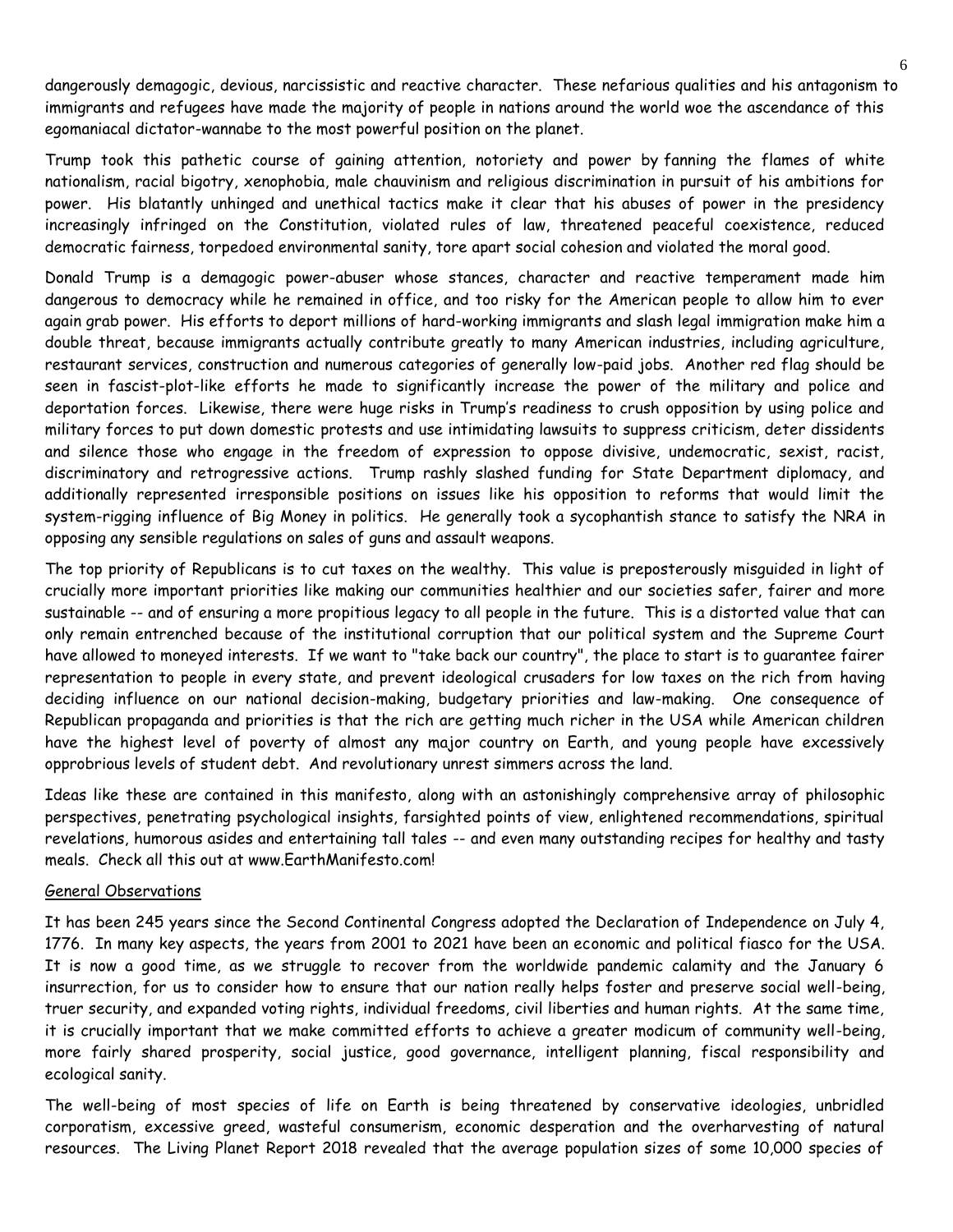mammals, birds, reptiles, amphibians and fish declined by a shocking 60% in the 48 years between 1970 and 2018. This stunning news should shake us all into alert awareness, and motivate us to support farsighted action.

It would be eminently wise for us to respect the healthy condition of Earth's ecosystems and adopt an every-dayis-Earth-Day attitude. Policies and behaviors are needed that are more considerate of the general good and broadly-shared prosperity in the long run. Unfortunately, "Change you can believe in" is being subverted by the powerful influence of entrenched interest groups and the overriding impulse of domineering conservatives. It is becoming increasingly clear that our healthcare system, economic institutions and trade agreements should be restructured to eliminate perverse incentives and misguided policies, which have been put into place to give an immorally large proportion of the benefits of the economy to the few, to the detriment of the many. Our system of democratic governance itself should be re-invigorated to purge it of the dysfunctional aspects that give overweening power to influence peddling politicians and big corporations, lobbyists and the wealthy.

Regulations that are merely bureaucratic should be reduced, but fair-minded rules and regulations that protect people from pollution and health risks should be strengthened. Smart new incentives and disincentives should be implemented that will serve to foster the greatest good for the greatest number of people over the longest period of time. The basic criteria for determining what contributes to the public good and the best interests of society should be an honest assessment of what is consequentially most fair, wholesome and sustainable.

One compelling line of thought that underlies the ideas in many of these writings is that the human race is ill advisedly "fleecing the future" with our short-term oriented and unsustainable activities. Powerful interest groups are converting natural resources to cash as quickly as they are able, despite the fact that common sense tells us we should be honestly treating our home planet like a thriving and lasting concern, rather than as a business in liquidation. We are collectively acting as if we are unaware, or in denial, or lacking in the most basic tenets of conscience and morality. Must we not tread on the Planet more gently? Must we not treat other people more fairly? Wouldn't it be wisest for us to strive with more sustained commitment to finding ways to protect people's civil liberties? Shouldn't we be demanding that our businesses and governmental institutions give fairer consideration to the common good and the well-being of people today AND in future generations?

The Earth Manifesto commemorates the wonders and beauty of our home planet. It strives to advance a bold revolution against the subtle madness that characterizes the world in its compulsive busyness, laissez-faire exploitive capitalism, wasteful consumerism, excessive risk-taking, bubble economic policies, cost externalizing, harsh inequities, reactionary religious fundamentalism, wrongheaded goals, stoked fears, excessive population growth, and policies that provoke terrorism and encourage aggressive militarism and repression in reaction.

General Douglas MacArthur once expressed the conviction, "I believe that the entire effort of modern society should be concentrated on the endeavor to outlaw war as a method of the solution of problems between nations". Shouldn't we give greater weight to these words, and reflect this consideration in our public decision-making and foreign policies? Shouldn't we strive to be more effective in marginalizing extremism, and dedicate ourselves to creating societies that are more mutually secure by making the world more just?

We need to look beyond the 'good old boys', and beyond the conflict between the ideologies of conservatives and liberals. We must look deeper than the cultural conflicts between stereotypically strong and discipline-oriented, authoritarian, domineering and paternalistic father-figure worldviews, on the one hand, and more cooperative parental instincts that are oriented around fairness and sensible protections and empathetic understanding, on the other hand. Where should we look? -- Directly to the important principles set forth by our Founders. Our true American values are those that have been cherished since the original 13 colonies declared independence from Great Britain. Colonial imperialism by the British had given our forbearers a powerful motive to establish a democracy that more fairly represented all citizens, so a new nation was brought forth upon this continent that was to be governed by a Constitution, Bill of Rights and rules of law that maintain idealistic and humanistic principles of Liberty, Justice and the promotion of the General Welfare. These great founding documents included powerful protections of free speech for all people, and freedom of worship and other guaranteed rights. They also reflected a valid distrust of despots who abuse power, so the Constitution included a robust system of checks and balances within the federal government, and between it and the States.